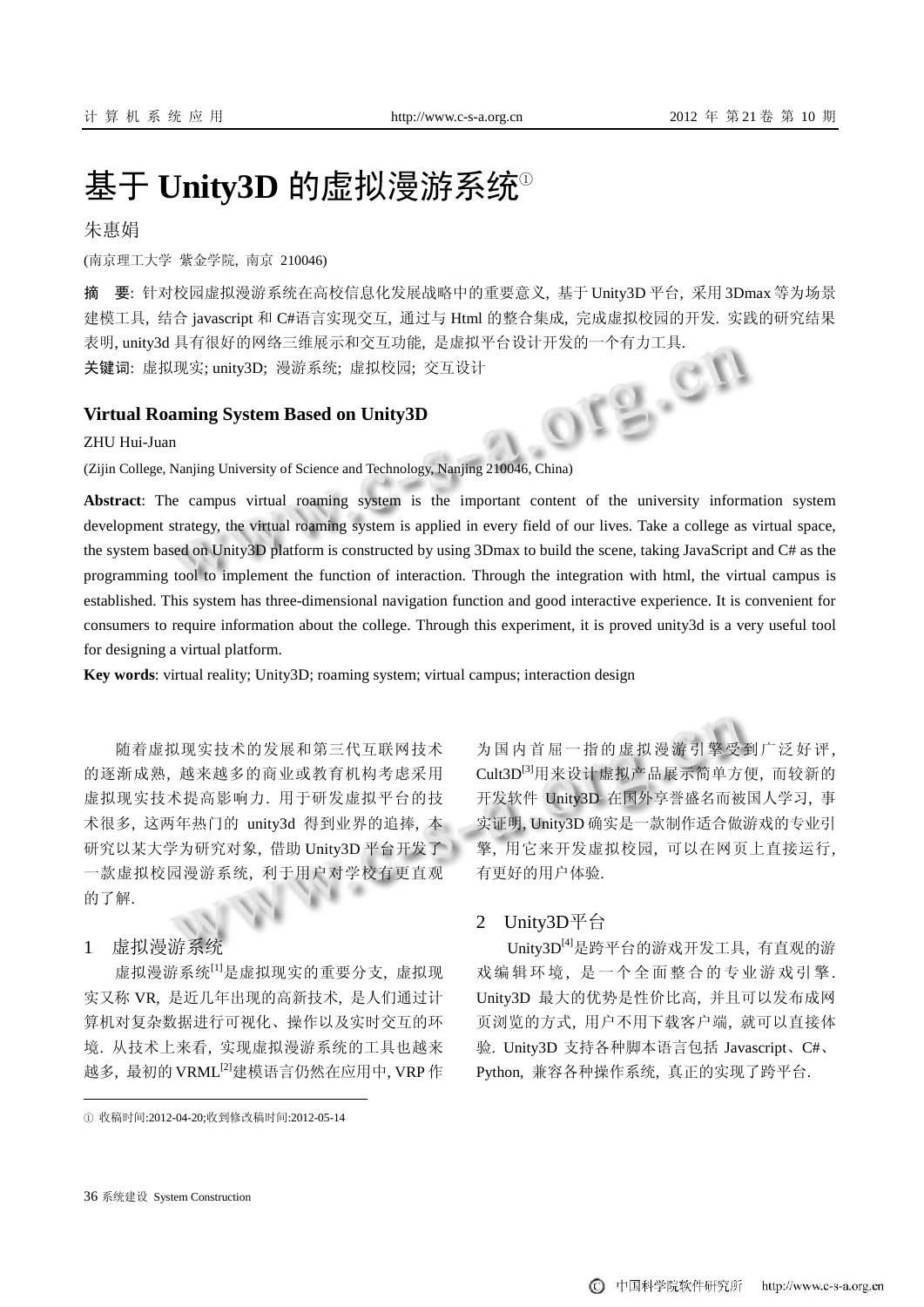#### 2.1 开发流程

虚拟漫游系统的开发需要软件工程[5,6]的思想, 从 需求分析入手, 设计系统各模块实现的功能, 在具体 开发时, 首先利用 CAD平面图和补测的精准数据确定 虚拟校园的地理布置, 再用 3dmax 等三维软件构建校 园中各物体的模型, 以 Unity3D 可以兼容的格式导入, 导入后可在 Unity3D 中贴图, 添加灯光效果. 场景构 建完成后做系统交互设计, 这包括可以漫游行走的交 互和界面菜单的交互, 系统完成后进行性能测试, 最 后生成可执行文件和网络文件.



图 1 虚拟校园系统开发流程

2.2 关键技术

## 2.2.1 场景建模技术

对于场景建模有两种方式, 一种是利用 Unity3D 本身的功能建模, 另一种是从外部导入模型, 以导入 3dmax 软件的模型来说, 可以直接将.max 文件存入到 Unity3D 项目文件夹中, 或者将其导出.fbx 的文件格 式. 被导入的信息包括物体的空间位置, 名称材质, 动画等.

## 2.2.2 交互技术

漫游是虚拟校园的关键, 交互是实现漫游的方式. 简单的交互用JavaScript就可以实现, 比如我们在任何 漫游系统中都要用到的鼠标按键行走功能, 在 unity3d 中是可以以 WSAD 分别实现上下左右, 相对应的代码 在 FPScontral.js 脚本语言中, 从文件的命名 FPScontral 就可以看出这是第一人称视角控制, 下面例举向前行 走的代码:

function Update () {

if(Input.GetKey(KeyCode.W)){ transform.Translate(Vector3.forward \*

Time.deltaTime \* -speed);}

#### }

另一种重要的交互功能是 GUI 界面设计, 在虚拟 校园中, 可以选择自动导航、手动导航和退出导航按 钮, 如图 2 所示, 根据选择进入场景, 实现相应的漫游 模式. 这也需要代码实现跳转场景的功能.



图 2 虚拟校园系统 GUI 设计

以"自动导航"的代码为例, 具体如下:

function OnGUI(){

if(menuShow==false){

return;}

if (GUI.Button (Rect

(Screen.width/2-30,Screen.height/2-50, 80, 30 ),"自动导航")) {

print ("You clicked the button!");

Application.LoadLevel(1);

menuShow=false;

}}

2.2.3 碰撞检测技术

碰撞检测[7]最基本的是模拟现实环境中的物体在 遇到障碍物时发生的本能反应, 比如遇到墙壁时, 不 能前行, 好的碰撞检测对一个漫游系统的基本条件. 在 Unity3D 中也可以在脚本语言中实现控制:

function OnCollisionEnter(obj:Collision){ Debug.Log(obj.gameObject.name);}

# 3 虚拟校园的实现

# 3.1 总体规划

虚拟校园提供三维浏览功能有利于用户通过网络 直观地获取信息, 校园中的场景都是原物重现, 用户

System Construction 系统建设 37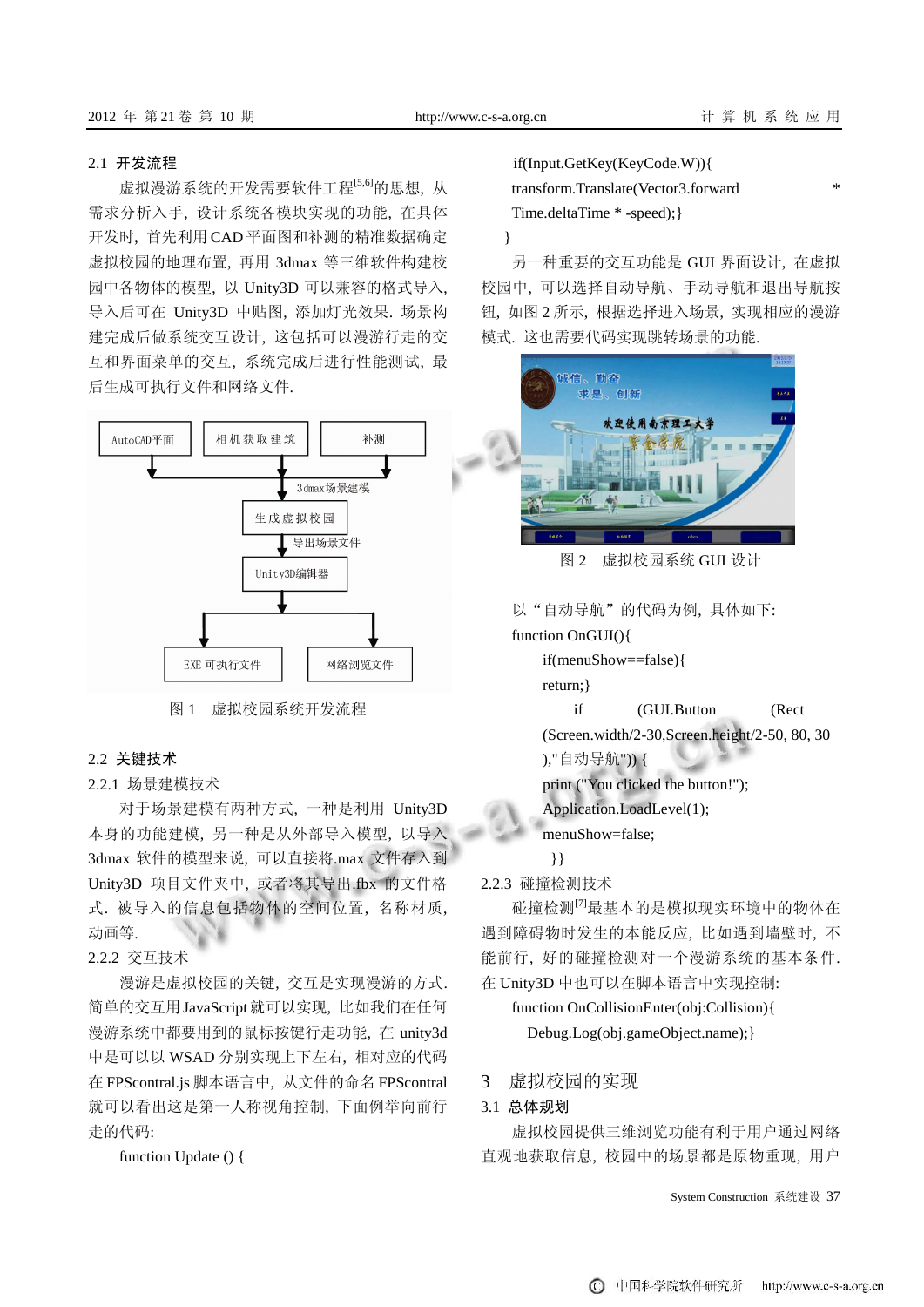可以自主控制前进方向, 具有沉浸感. 需要的硬件设 备包括数码相机一部, 双核 2G 内存电脑一台, 以及 AUTOCAD 规划总平面图; 软件包括 AutoCAD、 3DMAX、Photoshop、Unity3D. 虚拟校园的总体规划 如下, 这也是开发的具体工作步骤. 开发完成的虚拟 校园要实现以下功能:

① 可以实现网络浏览, 文件不能过大, 要保证适 合大多数计算机可以访问;

② 以一定的比例真实缩小实体校园, 所有重要 的场景要尽量真实还原;

③ 提供比较人性化的 GUI 界面, 比如"帮助导 航"用来给用户提示信息;

④ 供用户浏览模式的选择, 包括自动漫游, 手动 漫游;

⑤ 设置导航图方便用户了解校园的整体;

⑥ 配备背景音乐, 并可以由用户自行设置关闭 或打开;

⑦ 设置与学校官网链接的页面导航.



#### 3.2 虚拟场景构建

虚拟场景构建包括建筑构建和环境构建. 可以通 过 CAD 规划平面图以及数码相机获得具体的建筑数 据. 环境可以通过软件自带的模型构建.

# 3.2.1 获取信息

虚拟校园来源于真实的环境, 因此获得真实校园 中的空间数据信息是关键. 将获得的信息通过后期软 件处理, 即可得到构建虚拟校园所需的空间数据. 本 课题中主要采用了以下几种方法:

① 得到学校相关部门的支持, 提供了初建学校 时的 CAD 规划图, 根据 CAD 的图例得到部分信息;

② 仔细研究了学校的沙盘, 获得部分信息;

③ 用测量工具对某些标示不清处重新测量, 得 到完整的数据;

④ 用相机拍摄重要的建筑, 并在 Photoshop 中获 取其材质, 用于模型贴图.

3.2.2 模型构建

建筑构建是包括校园中里的地形、建筑物以及环 境. 地形和建筑在有了具体的数据之后, 可以在 3DMAX 中构建, 环境部分主要包括天空、树木和花 草, 这些在 Unity3D 中有多种模型供选择. 在模型的 构建中需要注意的是多边形模型的优化. 一个虚拟校 园系统还是比较大的, 对模型充分的优化可以减小最 后网络文件的大小, 利于用户浏览. 除模型优化外, 在贴图上除了要注意尽量真实, 还应注意贴图的命名 不能用中文, 以免日后不能识别. 此系统中部分模型 如下图:



图 4 虚拟校园系统模型

3.2.3 系统交互性设计与实现

人机交互技术[8]是通过计算机输入、输出设备, 以 有效的方式实现人与计算机对话的技术. 在本系统中 主要的人机交互包括 GUI 界面设计和漫游设计.

用户通过浏览器可以直接打开软件, 进入使用界面, 界面中可以呈现过多个漫游模式选择, 包括自动导航、 手动导航、地图导航、使用帮助. 点击自动导航, 系统将 以规定的路线指引用户参观校园, 同时整个校园的概况 会在右小角的小地图中出现; 如果点击手动按钮, 用户 则可以通过鼠标和键盘的 WSAD 按键对应上下左右以 第一人称视角随意改变视点, 并且在右小脚的小地图选

38 系统建设 System Construction